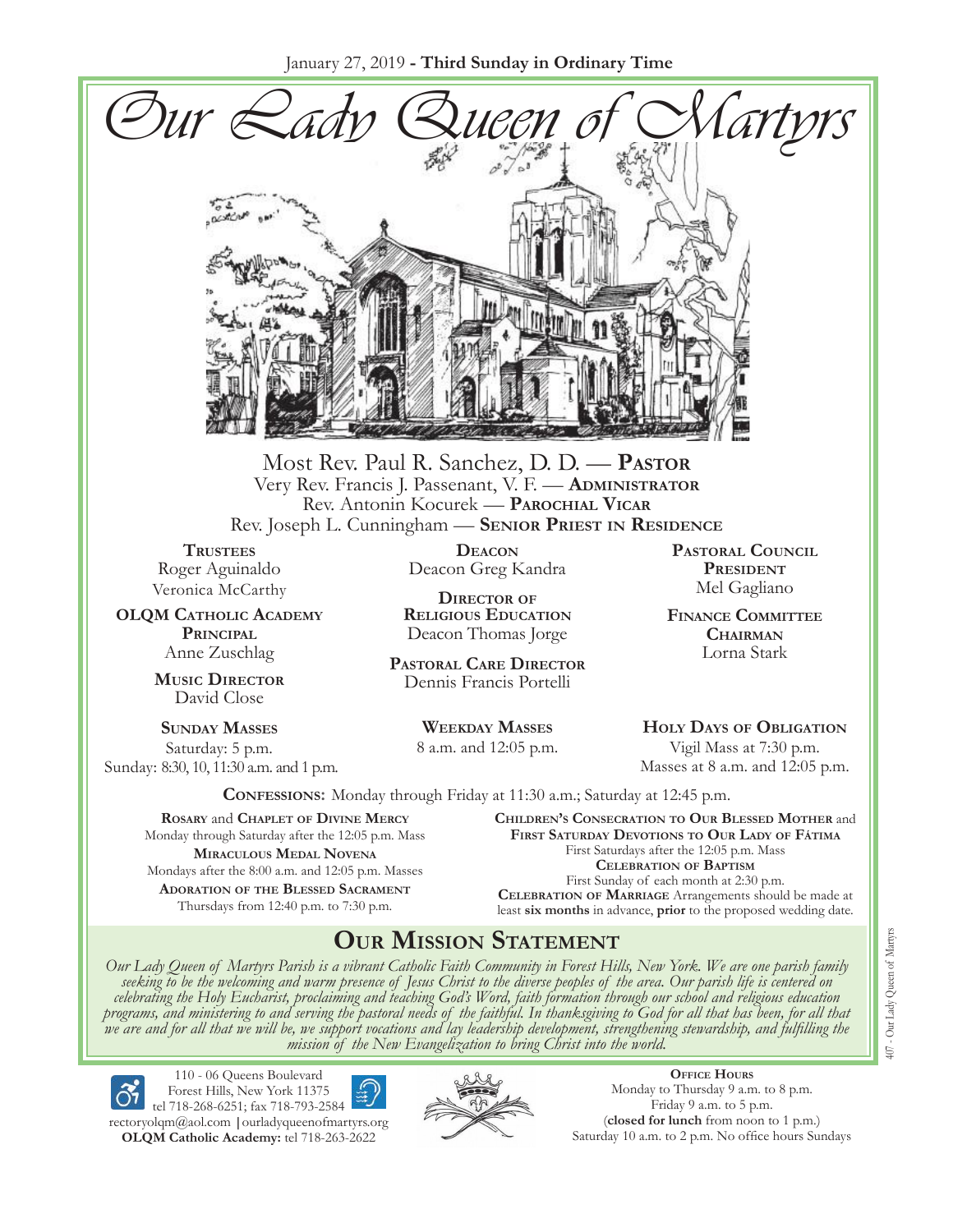## **Masses for the Week**

*Saturday, January 26* **Saint Timothy and Saint Titus 8 a.m.** John Badajko **12:05 p.m***.* Karen Sly **5 p.m***.* Richard Mohr

*Sunday, January 27* **10 a.m. Family Mass celebrated for the parishioners of Our Lady Queen of Martyrs**

#### *Children's Liturgy of the Word*

*Monday, January 28* **Saint Thomas Aquinas 8 a.m.** Dominic DeNapoli **12:05 p.m.** Patrick J. Flannery

*Tuesday, January 29* **8 a.m.** Zaria D. Joaquin **12:05 p.m***.* Kol Nazi

*Wednesday, January 30* **8 a.m.** Joseph and Tillie Busto **12:05 p.m***.* Ignazia and Matteo Orlando

> *Thursday, January 31* **Saint John Bosco 8 a.m.** Brandon Barulich [living] **12:05 p.m***.* Jason Ruiz

*Friday, February 1* **8 a.m.** Souls in Purgatory **12:05 p.m***.* Rafaela Robles

*Saturday, February 2* **Presentation of the Lord** 

*Blessing of Candles at 8 a.m. and 12:05 p.m. Masses* **8 a.m.** Souls in Purgatory **12:05 p.m***.* Ignazia and Matteo Orlando **5 p.m***.* Jose Cuadrado

# **Remember Our Sick**

Blanche Aeppli, Luis Fernando Cardenas, Augustine Cisneros, Dr. Robert Cospito, Tracy Cuva, Norman Doucette, Baby Luka Dudashvili, Lidia Flores, Anne Gorin, Alex Guttierez, Sean Harrison, Robert Heyer, Henry Johnson, Lynne Keeley, Veronica Nissan, Maureen Piatt, Veronica Pulanski, Nora Radocea, Kathy Semble, Gail Whelan—**and all parishioners currently in nursing homes, hospitals or confined to their homes**

**About Our Sick List:** Because of space constraints we must periodically update our sick list. Names will be removed after three (3) months, unless our office is notified. Thank you for understanding.

## **Main Events of the Week**

*Sunday, January 27* **2:30 p.m.,** *rectory:* **Baptism Instruction**

*Tuesday, January 29* **7:30 p.m.,** *choir loft:* **Choir Rehearsal**

> *Wednesday, January 30* **Religious Education**

**3:45**–**5 p.m.,** *levels 1, 2, 3 and 4 class*

**7**–**8:15 p.m.,** *levels 5, 6, Confirmation, FFO  I*

*Thursday, January 31*

**After 12:05 p.m. Mass,** *church:* **Benediction** *(Evening devotions resume in March)*

*Friday, February 1*

**7:30 p.m.,** *rectory (enter through glass door off 72nd Road):*  **Charismatic Prayer Group meeting**

*Saturday, February 2*

**8 a.m. and 12:05 p.m. Masses:** 

**Blessing of Candles** *Rectory = main meeting room (lower level)*

#### *Thursday Devotions*

*Through February 28, Benediction and Adoration will be held after the 12:05 p.m. Mass. Evening Benediction resumes Thursday, March 7, 2019.*

*Ash Wednesday is March 6.*

# **Remember Our Deceased**

Rev. Robert Blyman Balyan Bohdan

Donald Clancy Luis Emilio Martinez

## **We pray for the men and women of our Armed Forces serving in the U.S. and abroad**

Eric Böhm, Sergio Borrero, Thaddeus Buenaventura, Ricardo Cantillo, Bobby DiTroia, Armando Fellin, Andrew Gonzalez, A. Jay James, William (Will) Klos, Michael Le Floch, Louis Mannino, Jean-Marc Moïse, Brian Quinn, Justin Pabse, Adam Rearick, Rodney Ross, McNeely Royal, Victoria Tissler-Bacca, Charles Torres, Gonzalo Vallecillos, Jose J. Vaz, Mollie Rae Whitley, William Youssef, Phillip Whitley, Jeff Zabala. **Please pray for all who risk their lives for our safety, including police, fire, corrections and military personnel.**

WELCOME! If a disability makes it difficult for you to fully participate at Mass or other activities of the parish, please email our **Parish Advocate for Persons with Disabilities**, Karen Mongiello, at [disabilities.olqm@gmail.com,](mailto:disabilities.olqm@gmail.com) to make your special needs known.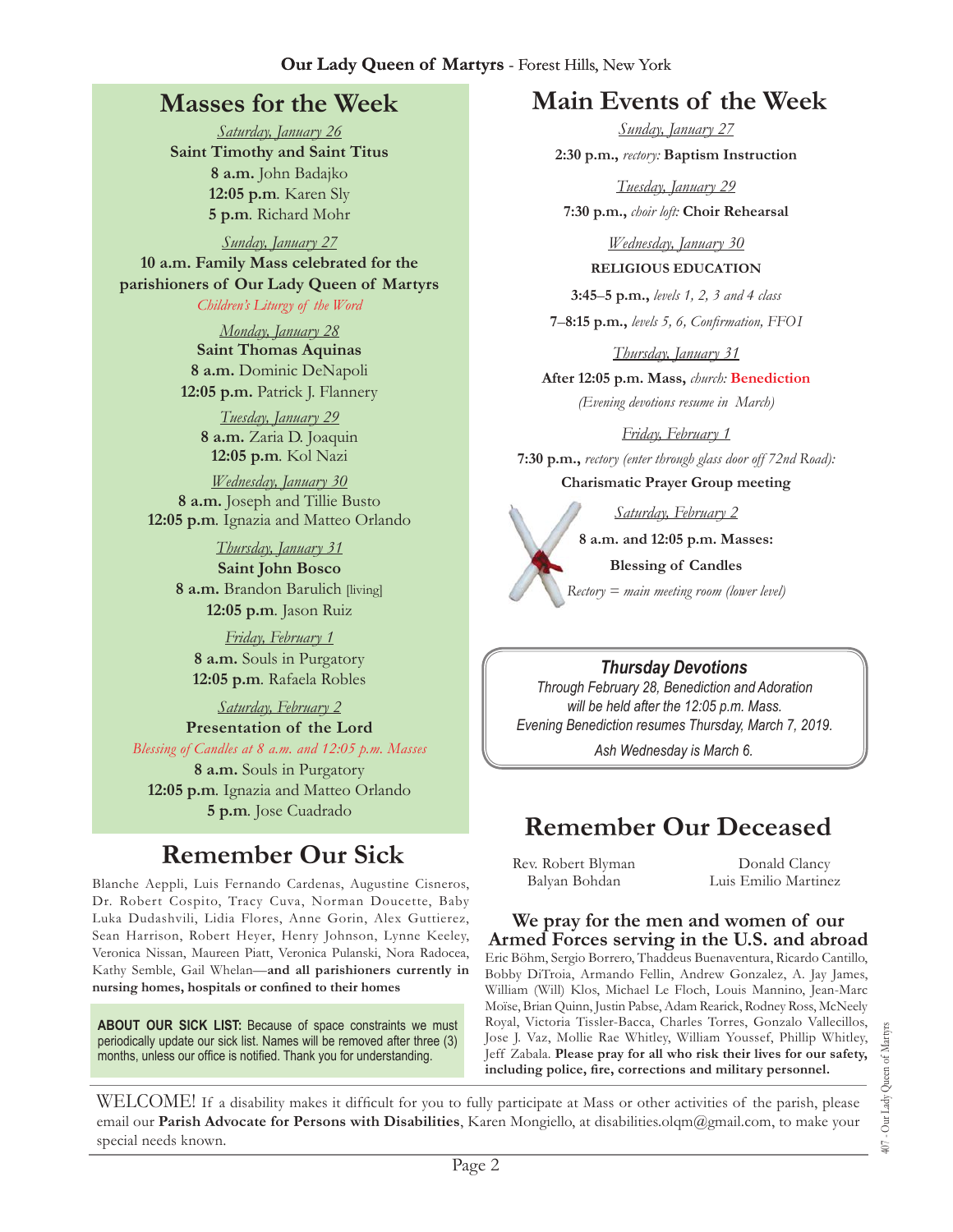#### January 27, 2019 **- Third Sunday in Ordinary Time**

## **Sunday Mass Assignments Order of Mass**

## **Saturday, January 26** *5 p.m.*

*Celebrant:* Father Antonin *Lectors:* Helen Errera, Sandy Singh *Leader of Song:* Warren Harding *EMHCs:* Joseph Pollini, Yorke Mizelle

#### **Sunday, January 27**

#### *8:30 a.m.*

*Celebrant:* Father Antonin *Lectors:* David Caycedo, David Lee *Leader of Song:* Cheryl Manrique *EMHCs:* Ernie Foli, Richie Perl, Roger Aguinaldo

## *10 a.m.*

*Celebrant:* Bishop Sanchez *Lectors:* Chris Wellbrock, Regina Faighes *Leader of Song:* Cheryl Manrique *Children's Liturgy of the Word:* Theresa Bryant *EMHCs:* Margarita Forero, Eileen Corrado, Lenny Rodin

## *11:30 a.m.*

#### *Celebrant:* Father Bruno

*Lectors:* Gregory Stein, Charles Tse *Leader of Song:* Paula Rocheleau Hernández *EMHCs:* Jonathan Rodriguez, Johanna Fausto-DiDio, Angela Damone

## *1 p.m.*

*Celebrant:* Father Bruno *Lectors:* Dorothea Brady, Al Smith *Leader of Song:* Joe Annese *EMHCs:* Bettyanne McDonough, Eddy Eng

*Members of the Altar Server Society at all Sunday Masses*

**Thank you to all those who serve as ushers**

**Third Sunday in Ordinary Time** *Cycle C—11:30 a.m. Choir Mass*

**Entrance** *Missal* #547—"Praise, My Soul, the King of Heaven"

**Mass Parts:** Mass of Creation (*Haugen)*

**First Reading** *Missal pg. 64—*Nehemiah 8:2-4a, 5-6, 8-10

**Responsorial Psalm**—Missal pg. 64

**Second Reading** *Missal pg. 65—*1 Corinthians 12:12-30

**Gospel** *Missal pgs. 65-66—*Luke 1:1-4, 14-21

**Homily**

**OFFERTORY** 

"Now Let Us All Praise God"*(G. Young)—Choir Missal #600—*"I Want to Walk as a Child of the Light"

**Communion**

"Spirit of God" *(arr. P. Kern)—Choir* Organ Meditation *Missal #326—*"I Received the Living God"

> **Closing Hymn** *Missal #630*—"Lead Me, Lord"

## **Second Collections**

›› Today's second collection will be for Religious Ed-Release Time. There is also an envelope for Churches in Need (Latin America, Eastern Europe, and Africa).

›› Sunday, February 3, the second collection will be for winter fuel. ›› Please use the blue envelope at any time to contribute to the Parish Endowment Fund or, at our Parish Giving portal, select Blue Envelope from the pull-down menu. More at ourladyqueenofmartyrs.org/blue-envelope.

## **Very Reverend Francis Passenant, V. F.—New Dean of QN#6**

It is my pleasure to announce to you that Bishop Nicholas DiMarzio has named Father Passenant as **Dean of the Queens North #6 Deanery**. The appointment becomes effective on January 31. Father Passenant will continue to minister here as administrator of our parish. As dean, he will assume the additional role of conducting the deanery meetings for the nine Catholic parishes in this area of Queens. He will also meet with the principals and directors of Religious Education in the deanery. The title of vicar forane (V. F.) reflects his new assignment as regional dean.

Please join with me in congratulating Father Passenant and pledging our support as he works to serve the pastoral and spiritual life of the Catholic parishioners in this area of our diocese. May God accompany you in your new ministry, Father Passenant! *— BISHOP SANCHEZ*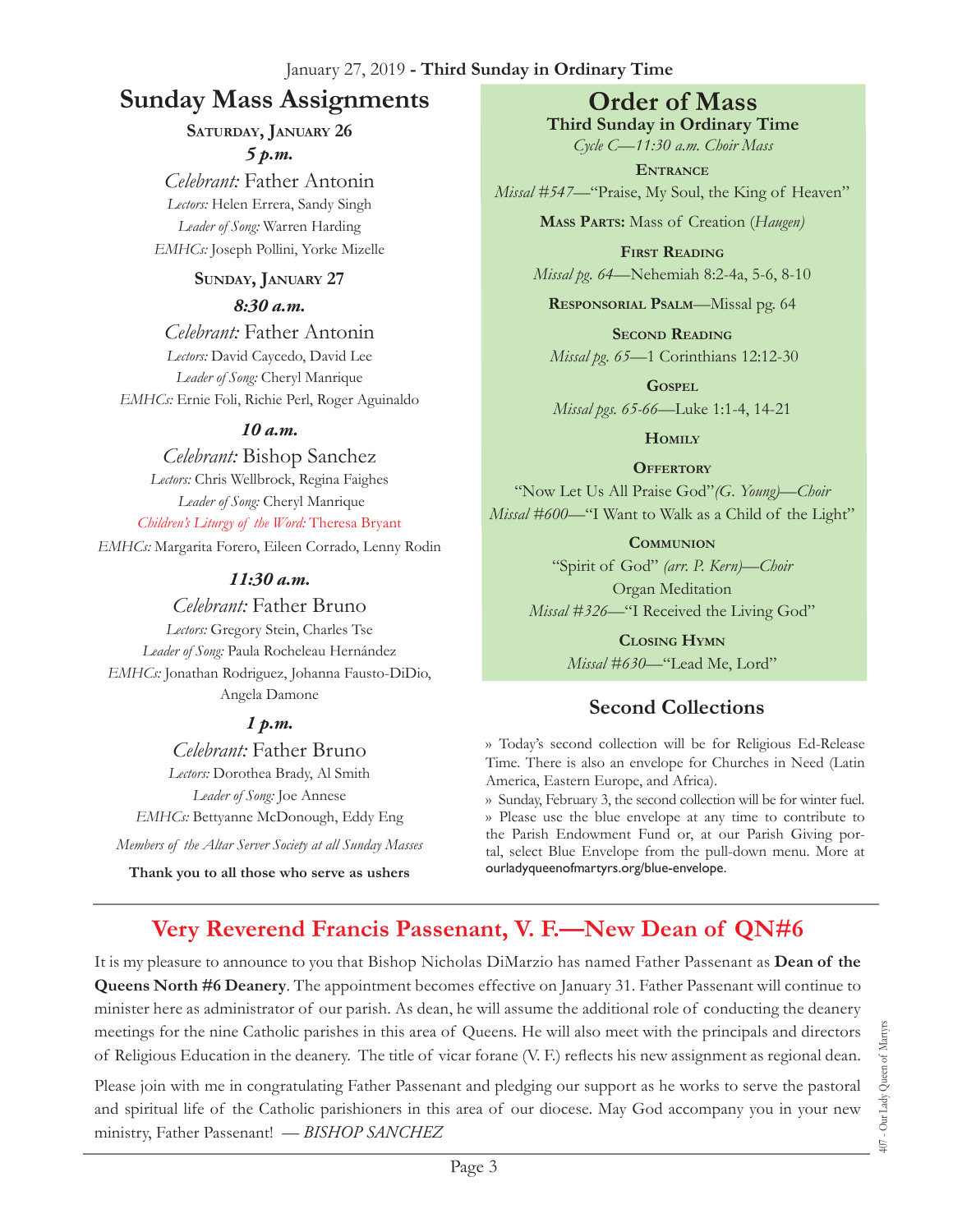## **Abortion Expansion Bill in Albany**

I encourage you to read Bishop Edward Scharfenberger's article, which is an "Open Letter to Gov. Cuomo" on the abortion expansion bill, Reproductive Health Care Act (A.21/S. 240). It appeared in the January 19 issue of *The Evangelist* ([www.evangelist.org](http://www.evangelist.org)).

Please register your objection to this abortion expansion bill at the Catholic Action Network of the New York Catholic Conference ([www.NYSCatholic.org\)](http://www.NYSCatholic.org). There you can send a message your state legislator. You can find links on our church website.

*— Bishop Paul Sanchez*



## **Bereavement Support Is Available**

Our parish support group is a place to find help and healing for the hurt of losing a loved one. Meetings are always Monday evenings **7–9 p.m.** in the rectory. Scheduled meeting dates this winter are **Feb. 4** and **Mar. 4 & 18.** If interested in attending, please call the rectory or for questions, please email the group's facilitator, Commissioned Lay Pastoral Leader Yorke Mizelle, at [ymizelle@nyc.rr.com](mailto:ymizelle@nyc.rr.com).

## **Anointing of the Sick Saturday, February 9 at 12:05 p.m. Mass**

This Mass is intended for those who have illness, are anticipating surgery, and the frail and elderly, and can be requested by anyone in need of healing of body, mind or spirit. Please join us to be anointed and/or to pray for the healing of those who are there to be anointed, and their caregivers.

# 8th Annual Taste of the World

The date is set for our annual food festival: **Sunday, March 10, beginning at 2:30 p.m.**, in McLaughlin Hall. Raffle and admission tickets will be available at the rectory and after Masses in early February. We can always use more hands to ensure a successful event; if you can volunteer to assist in some way—signing up restaurants, selling tickets, helping the day of the event—-please contact Denise De Maria at 718-361-3201 or [dmtdemaria@hotmail.com](mailto:dmtdemaria@hotmail.com). We also encourage you to patronize the establishments who provide food every year!





**It's National Catholic Schools Week.** Are you aware of the successes of Catholic schools nationwide? Ninety-nine percent of Catholic school students graduate from high school; 86 percent of Catholic school graduates attend college. These percentages have been consistent for over 20 years. Those with a Catholic education rooted in the Truth of the Gospel make many spiritual, academic, and societal contributions.

OLQM Catholic Academy is having registration in March *(dates below)* for enrolling your child. Financial aid for the 2019-2020 school year may be possible. Visit [www.FuturesinEducation.org.](http://www.FuturesinEducation.org) Questions? Call 718-965-7340 or email [Scholarships@FuturesinEducation.org](mailto:Scholarships@FuturesinEducation.org).

**OLQM Catholic Academy Registration (Nursery to Grade 7) March 5th from 6:30 p.m. to 7:30 p.m. ● March 6th from 8:30 a.m. to 9:30 a.m. More information at [olqmca.org/admissions](https://olqmca.org/admissions/)**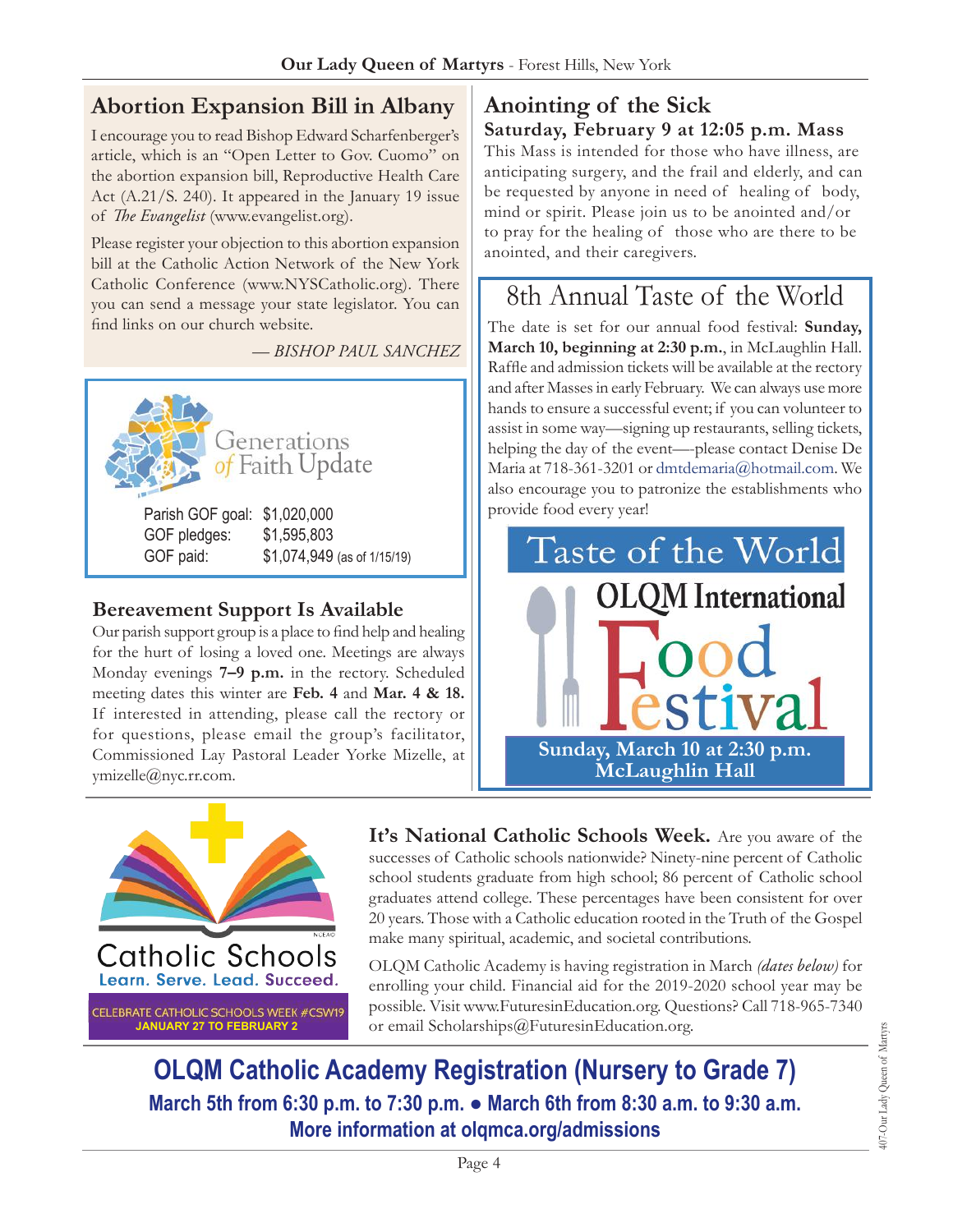# Concern for All Victims of Sex Abuse

*By Bishop Paul R. Sanchez*

Why is our society not concerned about all victims of sexual abuse? Veteran religion reporter Peter Steinfels, commenting on the Pennsylvania grand jury report on the state's six Catholic dioceses, says: "One naturally wonders what a seventy-to-eighty-year scrutiny of sex abuse in public schools or juvenile penal facilities would find."

The New York State Catholic Conference says that it believes that the Child Victims Act, which Governor Andrew Cuomo promoted in his State of the State message this past week, would only apply to private institutions, giving public institutions like public schools and the government a pass.

Cardinal Dolan states in his January 17, 2019 *Daily News* article: "If the governor wants to be fair, then the victim

#### **Blessing of Candles: Saturday, February 2 8 a.m. and 12:05 p.m. Masses**

February 2, the Presentation of the Lord, marks 40 days after Christmas. On the child Jesus' first visit to the Temple in Jerusalem, Simeon proclaimed Jesus the "Light of the world." It is a church custom to bless candles on this day (Candlemas) to remind us that Christ is the light of all people. Please bring candles from home to be blessed.

#### **Blessing of Throats: Sunday, February 3**

In honor of St. Blaise, there will be a communal blessing of the throat at all Sunday Masses.

\*\*\*\*

comes first, whether or not he or she was abused by a public school teacher, an employee in a state-run program, a coach or counselor, a health-care professional, a worker in a government-administered foster-care agency, or, yes, a rabbi, minister, or priest. . . . If the long-needed Child Victims Act is rightly focused on just treatment of all victims, then it will easily gain the broad support that it should, without pillorying the Church."

Why are all victims of sexual abuse not given equal treatment?

For further information, go to **[www.nyscatholic.org](http://www.nyscatholic.org)**. Click on "Bill Memos" and type Child Victims Act in the search box and read the article "Former Court of Appeals Judge: Child Victims Act Shields Public Entities in Lookback." (Links are available on our parish website.)

## *All Parishioners Invited* Parish Lenten Mission: March 17–21 **Conducted by the Montfort Missionaries Preaching Team**

Some of you may remember the Montfort missionaries' last visit to our parish in 2011. They return for Lent to guide us in this time of renewal and reflection. There will be intentions at every Mass during the mission and an evening program at 7:30 p.m. A complete schedule will be available soon. Lent begins on Ash Wednesday, March 6.

|                                                                                                                                                                            |                         | <b>Contact Us</b>                                                                                       |                                                                                                                                     |
|----------------------------------------------------------------------------------------------------------------------------------------------------------------------------|-------------------------|---------------------------------------------------------------------------------------------------------|-------------------------------------------------------------------------------------------------------------------------------------|
| <b>Weekly Collections</b><br>Candle Offerings                                                                                                                              | January 20<br>1,008.00  | <b>By Email</b><br>Rectory Office:<br>rectoryolqm@aol.com<br>Pastor's Office:<br>pastorolqm@aol.com     | <b>By Telephone</b><br><b>Rectory Office:</b><br>718-268-6251<br><b>Emergency</b> (last rites)<br>718-810-9788 (after office hours) |
| 1st Collection<br>2nd Collection (Adult Religious Ed)                                                                                                                      | 8,038.58<br>2,205.00    | Administrator's Office:<br>admn.olqm@yahoo.com                                                          | OLQM Catholic Academy:<br>718-263-2622                                                                                              |
| Online Parish Giving<br>Mail In                                                                                                                                            | 1,175.00<br>225.00      | <b>Bulletin Subjects:</b><br>olqmcomm@aol.com                                                           | Religious Education Office:<br>718-263-0907                                                                                         |
| TOTAL                                                                                                                                                                      | 12,651.58               | <b>OLQM Catholic Academy</b><br>info@olqmca.org                                                         | OLQM Charity Outreach:<br>718-268-6251, ext. 43                                                                                     |
| Weekly Income Needs*<br>Surplus/(Deficit)                                                                                                                                  | 21,250.00<br>(8,598.42) | Pastoral Care Office:<br>dfport@gmail.com                                                               | <b>Online</b>                                                                                                                       |
| * Amount needed weekly to meet church expenses. Figures are unaudited.                                                                                                     |                         | Religious Education Office:<br>olgmreled@gmail.com                                                      | www.ourladyqueenofmartyrs.org<br>@OLQMChurch on Facebook,<br>Twitter and Instagram<br>OLQM Catholic Academy:<br>www.olgmca.org      |
| Please remember the Roman Catholic Church<br>of Our Lady Queen of Martyrs in your will and estate planning.<br>Contact Bishop Sanchez or Father Passenant at 718-268-6251. |                         | olgmrcia@yahoo.com (RCIA)                                                                               |                                                                                                                                     |
|                                                                                                                                                                            |                         | Deacon Greg Kandra:<br>dcngreg@gmail.com<br><b>Disabilities Advocate</b><br>disabilities.olqm@gmail.com |                                                                                                                                     |